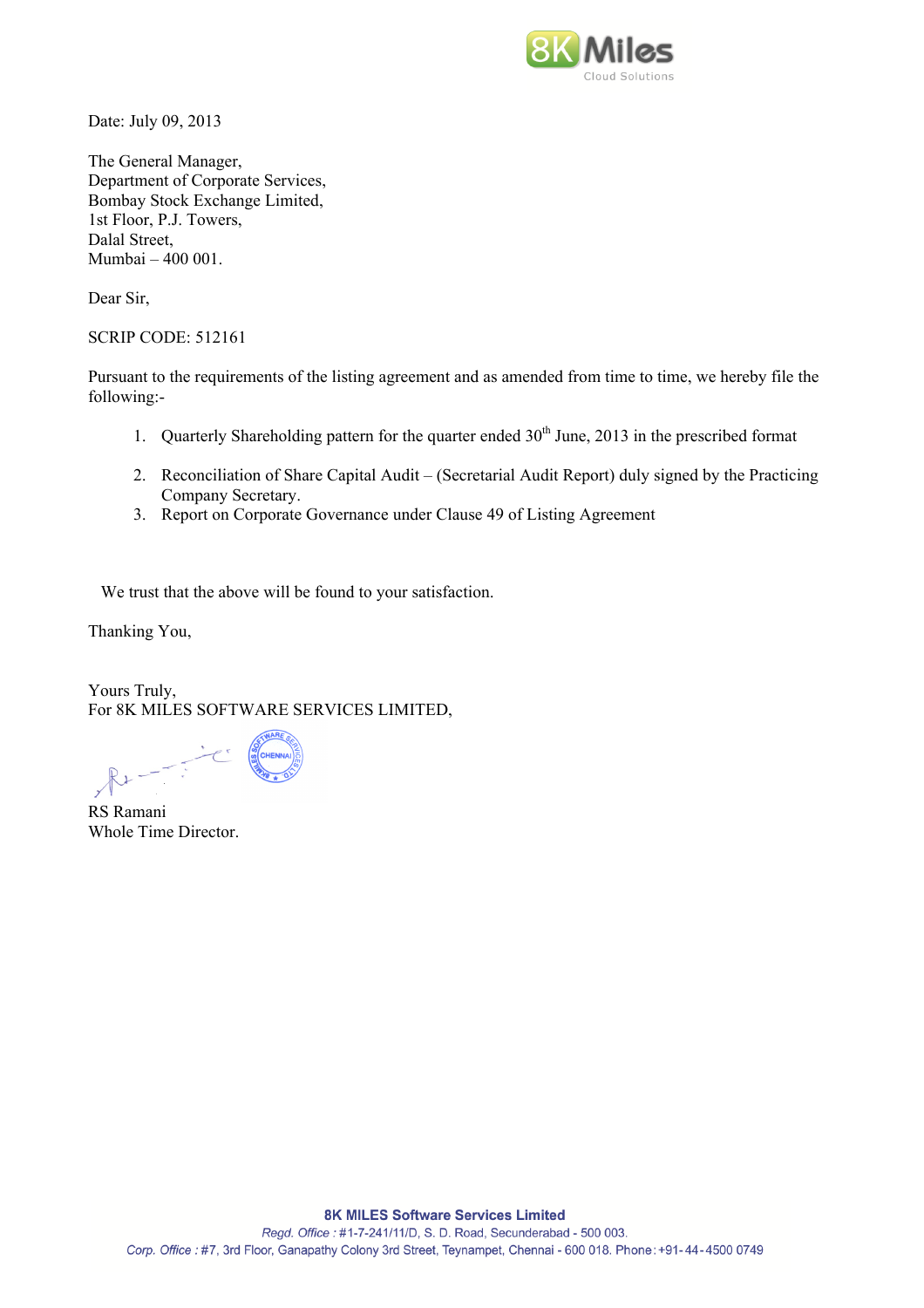

## **Introductory sub-table (I)(a)**

| Name of the Company:                                        | <b>8K MILES SOFTWARE SERVICES</b><br><b>LIMITED</b> |  |
|-------------------------------------------------------------|-----------------------------------------------------|--|
| <b>Scrip Code, Name of the</b><br>scrip, class of security: | 512161                                              |  |
| <b>Quarter ended:</b>                                       | 30/06/2013                                          |  |

|                                                                                                                |                                                                                | As a % of total<br>no. of partly                                        | As a % of total no. of shares of                                                                              |
|----------------------------------------------------------------------------------------------------------------|--------------------------------------------------------------------------------|-------------------------------------------------------------------------|---------------------------------------------------------------------------------------------------------------|
| Partly paid-up shares:-                                                                                        | No. of partly paid-up shares                                                   | paid-up shares                                                          | the company                                                                                                   |
|                                                                                                                |                                                                                |                                                                         |                                                                                                               |
| Held by promoter/promoter                                                                                      |                                                                                |                                                                         |                                                                                                               |
| group                                                                                                          | <b>NIL</b>                                                                     | <b>NIL</b>                                                              | <b>NIL</b>                                                                                                    |
| Held by public                                                                                                 | <b>NIL</b>                                                                     | <b>NIL</b>                                                              | <b>NIL</b>                                                                                                    |
| Total - D                                                                                                      | <b>NIL</b>                                                                     | <b>NIL</b>                                                              | <b>NIL</b>                                                                                                    |
|                                                                                                                |                                                                                |                                                                         |                                                                                                               |
| <b>Outstanding convertible</b><br>securities:-                                                                 | No. of outstanding securities                                                  | As a $%$ of<br>total no. of<br>outstanding<br>convertible<br>securities | As a % of total no, of shares of<br>the company, assuming full<br>conversion of the convertible<br>securities |
|                                                                                                                |                                                                                |                                                                         |                                                                                                               |
| Held by promoter/promoter                                                                                      | <b>NIL</b>                                                                     | <b>NIL</b>                                                              |                                                                                                               |
| group<br>Held by public                                                                                        | <b>NIL</b>                                                                     | <b>NIL</b>                                                              | NIL<br><b>NIL</b>                                                                                             |
|                                                                                                                |                                                                                |                                                                         |                                                                                                               |
| Total - E                                                                                                      | <b>NIL</b>                                                                     | <b>NIL</b>                                                              | <b>NIL</b>                                                                                                    |
|                                                                                                                |                                                                                |                                                                         |                                                                                                               |
| <b>Warrants:-</b>                                                                                              | <b>No. of warrants</b>                                                         | As a % of total<br>no. of<br>warrants                                   | As a % of total no. of shares<br>of the company, assuming full<br>conversion of warrants                      |
|                                                                                                                |                                                                                |                                                                         |                                                                                                               |
| Held by promoter/promoter<br>group                                                                             | NIL                                                                            | <b>NIL</b>                                                              | NIL                                                                                                           |
| Held by public                                                                                                 | <b>NIL</b>                                                                     | <b>NIL</b>                                                              | <b>NIL</b>                                                                                                    |
|                                                                                                                |                                                                                |                                                                         |                                                                                                               |
| Total - F                                                                                                      | <b>NIL</b>                                                                     | <b>NIL</b>                                                              | <b>NIL</b>                                                                                                    |
|                                                                                                                |                                                                                |                                                                         |                                                                                                               |
| Total paid-up capital of the<br>company, assuming full<br>conversion of warrants and<br>convertible securities | 1,00,44,102 Equity Shares of<br>Rs.10/- each amounting to<br>Rs.10,04,41,020/- |                                                                         |                                                                                                               |

 $\mathcal{R}$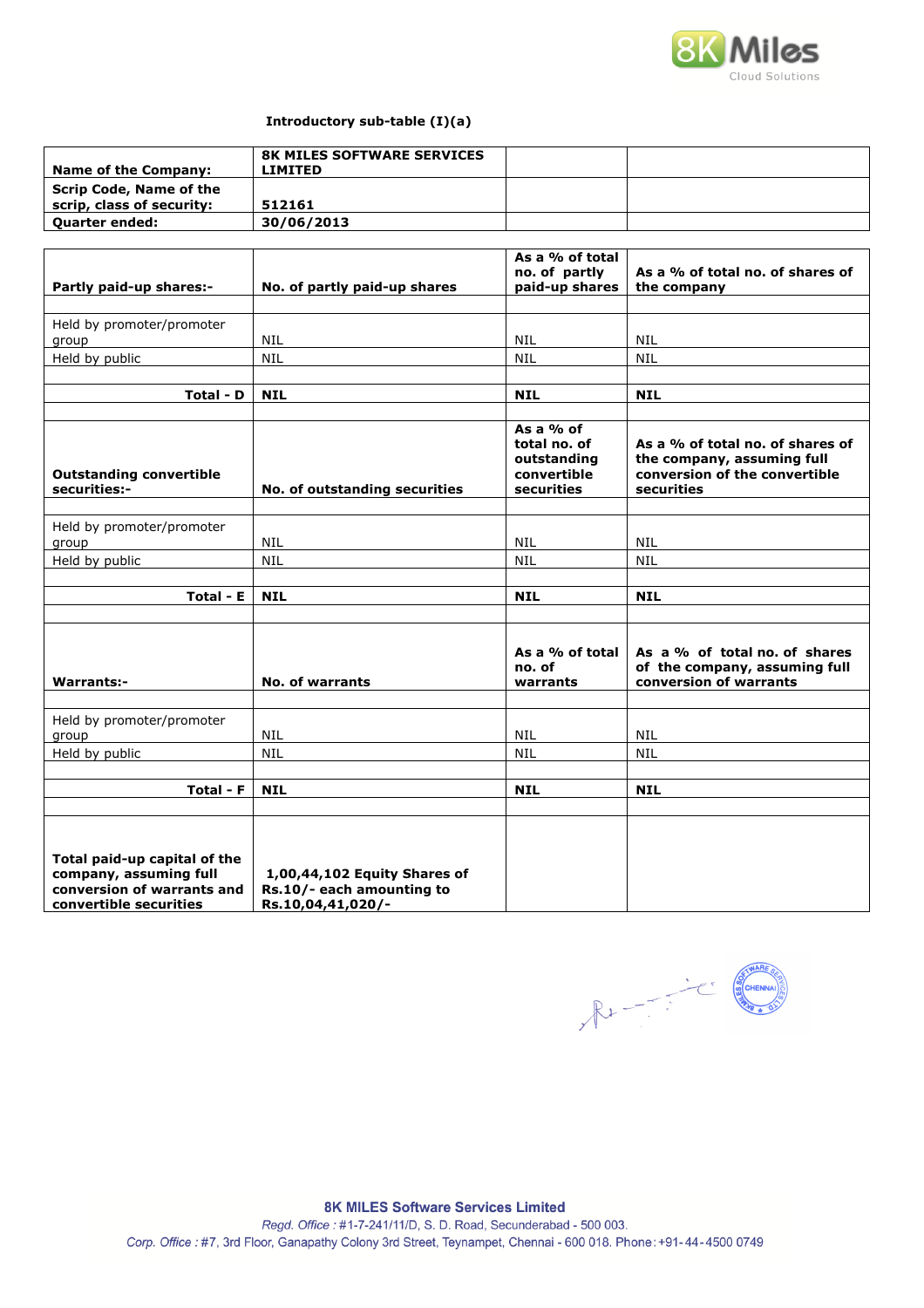

#### **Statement Showing Shareholding Pattern**

## Company Name: **8K MILES SOFTWARE SERVICES LIMITED Table (I)(a) Table (I)(a)**

|                        | Scrip Code, Name of the scrip, class of security:                                                               |                                   |                                      | 512161                              |                                    |                                                       |                                                                    |                                        |                                                  |                        |
|------------------------|-----------------------------------------------------------------------------------------------------------------|-----------------------------------|--------------------------------------|-------------------------------------|------------------------------------|-------------------------------------------------------|--------------------------------------------------------------------|----------------------------------------|--------------------------------------------------|------------------------|
| Categor<br>y code      | Shareholder                                                                                                     | Number of<br><b>Share holders</b> |                                      | <b>Total</b><br>number of<br>shares |                                    | Number of<br>shares held in<br>dematerialized<br>form | Total shareholding as a<br>percentage of total number of<br>shares |                                        | <b>Shares Pledged or</b><br>otherwise encumbered |                        |
|                        |                                                                                                                 |                                   |                                      |                                     |                                    |                                                       | As a percentage<br>$of (A+B)1$                                     | As a<br>percentag<br>e of<br>$(A+B+C)$ | Number<br>of shares                              | As a<br>percentag<br>e |
|                        |                                                                                                                 |                                   |                                      |                                     |                                    |                                                       |                                                                    |                                        |                                                  | $(IX)=$<br>(VIII)/(IV) |
| (I)                    | (II)                                                                                                            | (III)                             |                                      | (IV)                                |                                    | (V)                                                   | (VI)                                                               | (VII)                                  | (VIII)                                           | *100                   |
| (A)<br>1               | <b>Shareholding of Promoter and Promoter Group2</b><br>Indian                                                   |                                   |                                      |                                     |                                    |                                                       |                                                                    |                                        |                                                  |                        |
|                        |                                                                                                                 |                                   |                                      |                                     | $\mathbf{0}$                       |                                                       |                                                                    |                                        |                                                  |                        |
| (a)<br>(b)             | Individuals/HUF<br>Central Govt./ State Govt.(s)                                                                |                                   | $\boldsymbol{0}$<br>$\boldsymbol{0}$ |                                     | $\boldsymbol{0}$                   | $\boldsymbol{0}$<br>$\boldsymbol{0}$                  | 0.00<br>0.00                                                       | 0.00<br>0.00                           | $\boldsymbol{0}$<br>$\boldsymbol{0}$             | 0.00<br>0.00           |
| (c)                    | <b>Bodies Corporate</b>                                                                                         |                                   | $\mathbf{0}$                         |                                     | $\overline{0}$                     | $\boldsymbol{0}$                                      | 0.00                                                               | 0.00                                   | $\boldsymbol{0}$                                 | 0.00                   |
| (d)                    | Financial Institutions/ Banks                                                                                   |                                   | $\mathbf{0}$                         |                                     | $\overline{0}$                     | $\boldsymbol{0}$                                      | 0.00                                                               | 0.00                                   | $\overline{0}$                                   | 0.00                   |
| (e)                    | Any Others(Specify)                                                                                             |                                   |                                      |                                     |                                    |                                                       |                                                                    |                                        |                                                  |                        |
| $(e-i)$                | Directors<br>Sub Total $(A)(1)$                                                                                 |                                   | 3<br>3                               |                                     | 6656935<br>6656935                 | 6656935<br>6656935                                    | 66.28<br>66.28                                                     | 66.28<br>66.28                         | 3561645<br>3561645                               | 53.50<br>53.50         |
| $\mathbf{2}$           | Foreign                                                                                                         |                                   |                                      |                                     |                                    |                                                       |                                                                    |                                        |                                                  |                        |
| (a)                    | Individuals (NRI/Foreign Individuals)                                                                           |                                   | $\boldsymbol{0}$                     |                                     | $\overline{0}$                     | $\boldsymbol{0}$                                      | 0.00                                                               | 0.00                                   | $\boldsymbol{0}$                                 | 0.00                   |
| (b)                    | <b>Bodies Corporate</b>                                                                                         |                                   | $\mathbf{0}$                         |                                     | $\overline{0}$                     | $\mathbf{0}$                                          | 0.00                                                               | 0.00                                   | $\bf{0}$                                         | 0.00                   |
| (c)                    | Institutions                                                                                                    |                                   | $\boldsymbol{0}$                     |                                     | $\overline{0}$                     | $\boldsymbol{0}$                                      | 0.00                                                               | 0.00                                   | $\boldsymbol{0}$                                 | 0.00                   |
| (d)<br>(e)             | Qualified Foreign Investor<br>Any Others(Specify)                                                               |                                   | $\mathbf{0}$<br>$\boldsymbol{0}$     |                                     | $\overline{0}$<br>$\overline{0}$   | $\boldsymbol{0}$<br>$\mathbf{0}$                      | 0.00<br>0.00                                                       | 0.00<br>0.00                           | $\boldsymbol{0}$<br>$\mathbf{0}$                 | 0.00<br>0.00           |
|                        | Sub Total $(A)(2)$                                                                                              |                                   | $\bf{0}$                             |                                     | $\bf{0}$                           | $\bf{0}$                                              | 0.00                                                               | 0.00                                   | $\bf{0}$                                         | 0.00                   |
|                        | <b>Total Shareholding of Promoter and Promoter Group</b>                                                        |                                   |                                      |                                     |                                    |                                                       |                                                                    |                                        |                                                  |                        |
|                        | $(A)=(A)(1)+(A)(2)$                                                                                             |                                   | 3                                    |                                     | 6656935                            | 6656935                                               | 66.28                                                              | 66.28                                  | 3561645                                          | 53.50                  |
| (B)                    | <b>Public shareholding</b>                                                                                      |                                   |                                      |                                     |                                    |                                                       |                                                                    |                                        |                                                  |                        |
| 1                      | <b>Institutions</b>                                                                                             |                                   |                                      |                                     |                                    |                                                       |                                                                    |                                        |                                                  |                        |
| (a)                    | Mutual Funds/ UTI                                                                                               |                                   | $\boldsymbol{0}$                     |                                     | $\boldsymbol{0}$                   | $\boldsymbol{0}$                                      | 0.00                                                               | 0.00                                   | $\boldsymbol{0}$                                 | 0.00                   |
| (b)<br>(c)             | Financial Institutions / Banks<br>Central Government/ State Government(s)                                       |                                   | $\boldsymbol{0}$<br>$\boldsymbol{0}$ |                                     | $\boldsymbol{0}$<br>$\overline{0}$ | $\boldsymbol{0}$<br>$\mathbf{0}$                      | 0.00<br>0.00                                                       | 0.00<br>0.00                           | $\boldsymbol{0}$<br>$\boldsymbol{0}$             | 0.00<br>0.00           |
| (d)                    | Venture Capital Funds                                                                                           |                                   | $\boldsymbol{0}$                     |                                     | $\overline{0}$                     | $\bf{0}$                                              | 0.00                                                               | 0.00                                   | $\overline{0}$                                   | 0.00                   |
| (e)                    | <b>Insurance Companies</b>                                                                                      |                                   | $\boldsymbol{0}$                     |                                     | $\overline{0}$                     | $\boldsymbol{0}$                                      | 0.00                                                               | 0.00                                   | $\boldsymbol{0}$                                 | 0.00                   |
| (f)                    | Foreign Institutional Investors                                                                                 |                                   | $\mathbf{0}$                         |                                     | $\overline{0}$                     | $\mathbf{0}$                                          | 0.00                                                               | 0.00                                   | $\overline{0}$                                   | 0.00                   |
| (g)<br>(h)             | Foreign Venture Capital Investors<br>Qualified Foreign Investor                                                 |                                   | $\mathbf{0}$<br>$\boldsymbol{0}$     |                                     | $\mathbf{0}$<br>$\overline{0}$     | $\mathbf{0}$<br>$\boldsymbol{0}$                      | 0.00<br>0.00                                                       | 0.00<br>0.00                           | $\mathbf{0}$<br>$\boldsymbol{0}$                 | 0.00<br>0.00           |
| (i)                    | Any Other (specify)                                                                                             |                                   | $\boldsymbol{0}$                     |                                     | $\overline{0}$                     | $\bf{0}$                                              | 0.00                                                               | 0.00                                   | $\overline{0}$                                   | 0.00                   |
|                        | Sub-Total $(B)(1)$                                                                                              |                                   | $\bf{0}$                             |                                     | $\bf{0}$                           | $\bf{0}$                                              | 0.00                                                               | 0.00                                   | 0                                                | 0.00                   |
| <b>B</b> 2             | <b>Non-institutions</b>                                                                                         |                                   |                                      |                                     |                                    |                                                       |                                                                    |                                        |                                                  |                        |
| (a)                    | <b>Bodies Corporate</b>                                                                                         |                                   | 61                                   |                                     | 254709                             | 254709                                                | 2.54                                                               | 2.54                                   | $\boldsymbol{0}$                                 | 0.00                   |
| (b)                    | Individuals<br>Ind-Hold nominal shr capital upto Rs.1L                                                          |                                   | 566                                  |                                     | 680153                             | 752974                                                | 7.50                                                               | 7.50                                   | $\boldsymbol{0}$                                 | 0.00                   |
| $_{\rm II}$            | Ind-Hold nominal shr capital in excess of Rs.1L                                                                 |                                   | 52                                   |                                     | 1890169                            | 1807647                                               | 18.23                                                              | 18.23                                  | $\boldsymbol{0}$                                 | 0.00                   |
| (c)                    | Qualified Foreign Investor                                                                                      |                                   | $\mathbf{0}$                         |                                     | $\mathbf{0}$                       | $\boldsymbol{0}$                                      | 0.00                                                               | 0.00                                   | $\boldsymbol{0}$                                 | 0.00                   |
| (d)                    | Any Other (specify)                                                                                             |                                   |                                      |                                     |                                    |                                                       |                                                                    |                                        |                                                  |                        |
| $(d-i)$                | Others                                                                                                          |                                   | $\boldsymbol{0}$                     |                                     | $\boldsymbol{0}$                   | $\boldsymbol{0}$                                      | 0.00                                                               | 0.00                                   | $\boldsymbol{0}$                                 | 0.00                   |
| $(d-i)$                | Clearing member                                                                                                 |                                   | 46                                   |                                     | 79787                              | 79787                                                 | 0.79                                                               | 0.79                                   | $\overline{0}$                                   | 0.00                   |
| $(d-111)$<br>$(d-iv)$  | <b>NRIs</b><br>NRI Corp Bodies                                                                                  |                                   | $\mathbf{0}$                         |                                     | 457849<br>$\mathbf{0}$             | 457849<br>$\mathbf{0}$                                | 4.56<br>0.00                                                       | 4.56<br>0.00                           | $\bf{0}$<br>$\boldsymbol{0}$                     | 0.00<br>0.00           |
| $(d-v)$                | Foreign Corp Bodies (Including FDI)                                                                             |                                   | $\mathbf{0}$                         |                                     | $\mathbf{0}$                       | $\boldsymbol{0}$                                      | 0.00                                                               | 0.00                                   | $\boldsymbol{0}$                                 | 0.00                   |
| $(d-vi)$               | Customers                                                                                                       |                                   | $\boldsymbol{0}$                     |                                     | $\boldsymbol{0}$                   | $\boldsymbol{0}$                                      | 0.00                                                               | 0.00                                   | $\boldsymbol{0}$                                 | 0.00                   |
| $(d-vii)$              | Suppliers                                                                                                       |                                   | $\boldsymbol{0}$                     |                                     | $\overline{0}$                     | $\boldsymbol{0}$                                      | 0.00                                                               | 0.00                                   | $\bf{0}$                                         | 0.00                   |
| $(d-viii)$<br>$(d-ix)$ | Foreign Nationals<br>Trusts                                                                                     |                                   | $\boldsymbol{0}$<br>$\overline{0}$   |                                     | $\overline{0}$<br>$\bf{0}$         | $\bf{0}$<br>$\mathbf{0}$                              | 0.00<br>0.00                                                       | 0.00<br>0.00                           | $\overline{0}$<br>$\overline{0}$                 | 0.00<br>0.00           |
| $(d-x)$                | Foreign (Promoters)                                                                                             |                                   | $\boldsymbol{0}$                     |                                     | $\overline{0}$                     | $\boldsymbol{0}$                                      | 0.00                                                               | 0.00                                   | $\boldsymbol{0}$                                 | 0.00                   |
| $(d-xi)$               | Directors                                                                                                       |                                   | $\mathbf{1}$                         |                                     | 24500                              | 24500                                                 | 0.24                                                               | 0.24                                   | $\boldsymbol{0}$                                 | 0.00                   |
| $(d-xii)$              | Directors Relatives                                                                                             |                                   | $\boldsymbol{0}$                     |                                     | $\boldsymbol{0}$                   | $\boldsymbol{0}$                                      | 0.00                                                               | 0.00                                   | $\boldsymbol{0}$                                 | 0.00                   |
| $(d-xiii)$             | Foreign Individuals (Including FDI)                                                                             |                                   | $\boldsymbol{0}$                     |                                     | $\overline{0}$                     | $\boldsymbol{0}$                                      | 0.00                                                               | 0.00                                   | $\boldsymbol{0}$                                 | 0.00                   |
|                        | Sub-Total $(B)(2)$                                                                                              |                                   | 733                                  |                                     | 3387167                            | 3377466                                               | 33.86                                                              | 33.86                                  | 0                                                | 0.00                   |
| (B)                    | Total Public Shareholding $(B)=(B)(1)+(B)(2)$                                                                   |                                   | 733                                  |                                     | 3387167                            | 3377466                                               | 33.86                                                              | 33.86                                  | 0                                                | 0.00                   |
|                        | TOTAL $(A)+(B)$                                                                                                 |                                   | 736                                  |                                     | 10044102                           | 10020909                                              | 100.00                                                             | 100.00                                 | 3561645                                          | 35.46                  |
| (C)                    | Shares held by Custodians and against which Depository Receipts have been issued<br>Promoter and Promoter Group |                                   |                                      | $\mathbf{0}$                        |                                    | $\bf{0}$                                              | $\bf{0}$<br>0.00                                                   | 0.00                                   | $\boldsymbol{0}$                                 | 0.00                   |
| 2                      | Public -                                                                                                        |                                   |                                      |                                     |                                    |                                                       | 0.00                                                               | 0.00                                   |                                                  | 0.00                   |
|                        | Sub-Total $(C)$                                                                                                 |                                   |                                      | $\bf{0}$                            |                                    | $\bf{0}$                                              | 0.00<br>$\bf{0}$                                                   | 0.00                                   | 0                                                | 0.00                   |
|                        | <b>GRAND TOTAL</b> $(A)+(B)+(C)$                                                                                |                                   |                                      | 736                                 | 10044102                           | 10020909                                              | 100.00                                                             | 100.00                                 | 3561645                                          | 35.46                  |
|                        |                                                                                                                 |                                   |                                      |                                     |                                    |                                                       |                                                                    |                                        |                                                  |                        |

 $R_{1} = \frac{1}{2} C$ 

**8K MILES Software Services Limited** Regd. Office: #1-7-241/11/D, S. D. Road, Secunderabad - 500 003. Corp. Office: #7, 3rd Floor, Ganapathy Colony 3rd Street, Teynampet, Chennai - 600 018. Phone: +91-44-4500 0749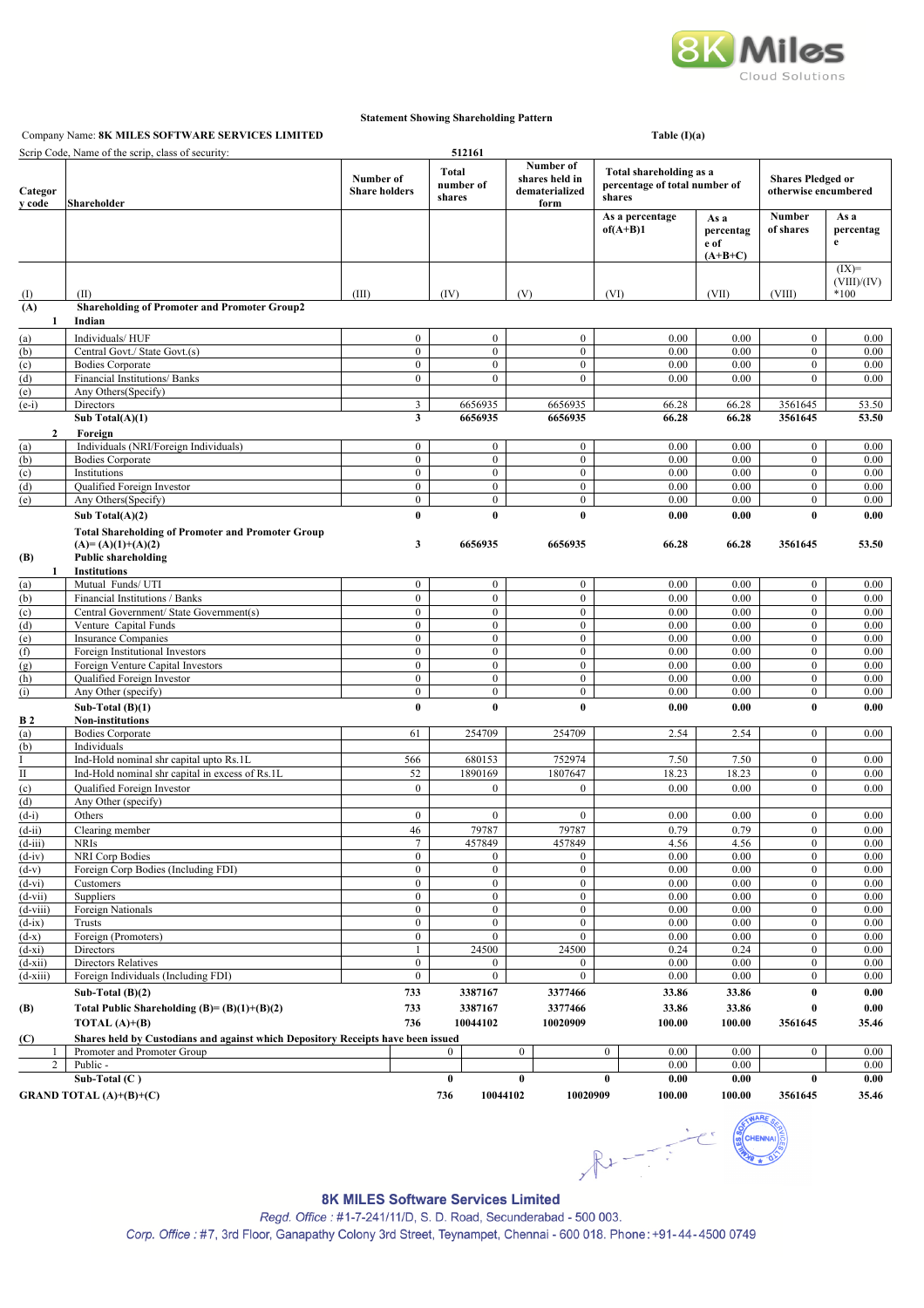

#### **(I)(b) Statement showing holding of securities (including shares, warrants, convertible securities) of persons belonging to the**

|                | category "Promoter and Promoter Group" |                               |                                                                       |                       |                                                                      |                                         |                                                                               |                                                          |                                                                                            |       |  |  |  |                            |  |                                             |  |                                                                                                                                                                              |
|----------------|----------------------------------------|-------------------------------|-----------------------------------------------------------------------|-----------------------|----------------------------------------------------------------------|-----------------------------------------|-------------------------------------------------------------------------------|----------------------------------------------------------|--------------------------------------------------------------------------------------------|-------|--|--|--|----------------------------|--|---------------------------------------------|--|------------------------------------------------------------------------------------------------------------------------------------------------------------------------------|
| Sr. No.        | Name of the shareholder                | <b>Details of Shares held</b> |                                                                       | Encumbered shares (*) |                                                                      |                                         |                                                                               |                                                          |                                                                                            |       |  |  |  | <b>Details of warrants</b> |  | <b>Details of convertible</b><br>securities |  | <b>Total shares</b><br>(including<br>underlying shares<br>assuming full<br>conversion of<br>warrants and<br>convertible<br>securities) as a %<br>of diluted share<br>capital |
|                |                                        | Number of<br>shares held      | As a<br>$%$ of<br>grand<br>total<br>(A)<br>$+(B)+($<br>$\mathbf{C}$ ) | As a<br>percentage    | As a % of<br>grand total<br>$(A)+(B)+(C)$<br>of sub-clause<br>(I)(a) | <b>Number</b><br>of<br>warrants<br>held | As a %<br>Total<br>Number<br>of<br>warrants<br>of the<br>same<br><b>Class</b> | <b>Number</b><br>of<br>convertible<br>securities<br>held | As a $%$<br><b>Total</b><br>Number of<br>convertible<br>securities<br>of the<br>same Class |       |  |  |  |                            |  |                                             |  |                                                                                                                                                                              |
| $\mathbf{I}$   | (II)                                   | (III)                         | (IV)                                                                  | (VI)                  | (VII)                                                                | (VIII)                                  | (IX)                                                                          | (X)                                                      | (XI)                                                                                       | (XII) |  |  |  |                            |  |                                             |  |                                                                                                                                                                              |
|                | <b>M V BHASKAR</b>                     | 61795                         | 0.62                                                                  | 0.00                  | 0.00                                                                 | $\mathbf{0}$                            | 0.00                                                                          | $\mathbf{0}$                                             | 0.00                                                                                       | 0.00  |  |  |  |                            |  |                                             |  |                                                                                                                                                                              |
| $\overline{2}$ | R S RAMANI                             | 659065                        | 6.56                                                                  | 0.00                  | 0.00                                                                 | $\overline{0}$                          | 0.00                                                                          | $\mathbf{0}$                                             | 0.00                                                                                       | 0.00  |  |  |  |                            |  |                                             |  |                                                                                                                                                                              |
| 3              | VENKATACHARI SURESH                    | 5936075                       | 59.10                                                                 | 60.00                 | 53.50                                                                | $\overline{0}$                          | 0.00                                                                          | $\mathbf{0}$                                             | 0.00                                                                                       | 0.00  |  |  |  |                            |  |                                             |  |                                                                                                                                                                              |
|                | <b>TOTAL</b>                           | 6656935                       | 66.28                                                                 | 53.50                 | 35.46                                                                | $\bf{0}$                                | 0.00                                                                          | 0                                                        | 0.00                                                                                       | 0.00  |  |  |  |                            |  |                                             |  |                                                                                                                                                                              |

(\*) The term "encumbrance" has the same meaning as assigned to it in regulation 28(3) of the SAST Regulations, 2011

 **(I)(c)(i) Statement showing holding of securities (including shares, warrants, convertible securities) of persons belonging to the** 

| Sr. No.               | category "Public" and holding more than 1% of the total number of shares<br>Name of the shareholder | Number<br>of shares<br>held |                                                                                                       | Shares as a<br>percentage of<br>total number<br>of shares {i.e., |                                                                               |                                                          |                                                                                   | <b>Details of warrants</b>                                                                               |  | <b>Details of convertible</b><br>securities |  | <b>Total shares</b><br>(including)<br>underlying shares<br>assuming full |
|-----------------------|-----------------------------------------------------------------------------------------------------|-----------------------------|-------------------------------------------------------------------------------------------------------|------------------------------------------------------------------|-------------------------------------------------------------------------------|----------------------------------------------------------|-----------------------------------------------------------------------------------|----------------------------------------------------------------------------------------------------------|--|---------------------------------------------|--|--------------------------------------------------------------------------|
|                       |                                                                                                     |                             | <b>Grand Total</b><br>$(A)+(B)+(C)$<br>indicated in<br><b>Statement at</b><br>para $(I)(a)$<br>above} | <b>Number</b><br>of<br>warrants<br>held                          | As a %<br>Total<br>Number<br>of<br>warrants<br>of the<br>same<br><b>Class</b> | <b>Number</b><br>of<br>convertible<br>securities<br>held | As a %<br>Total<br>Number of<br>convertible<br>securities<br>of the<br>same Class | <b>Conversion of</b><br>warrants and<br>convertible<br>securities) as a %<br>of diluted share<br>capital |  |                                             |  |                                                                          |
|                       | ARUNA SRINIVASAN IYER                                                                               | 146166                      | 1.46                                                                                                  | $\overline{0}$                                                   | 0.00                                                                          | 0.00                                                     | $\boldsymbol{0}$                                                                  | 0.00                                                                                                     |  |                                             |  |                                                                          |
| $\overline{2}$        | <b>HARISH AWTANEY</b>                                                                               | 124951                      | 1.24                                                                                                  | $\Omega$                                                         | 0.00                                                                          | 0.00                                                     | $\mathbf{0}$                                                                      | 0.00                                                                                                     |  |                                             |  |                                                                          |
| $\mathbf{3}$          | KARTHIK RAMKRISHNAN IYER                                                                            | 110003                      | 1.10                                                                                                  | $\mathbf{0}$                                                     | 0.00                                                                          | 0.00                                                     | $\mathbf{0}$                                                                      | 0.00                                                                                                     |  |                                             |  |                                                                          |
| $\overline{4}$        | RAJENDRA RAJARAM DHOLE                                                                              | 111000                      | 1.11                                                                                                  | $\overline{0}$                                                   | 0.00                                                                          | 0.00                                                     | $\boldsymbol{0}$                                                                  | 0.00                                                                                                     |  |                                             |  |                                                                          |
| $\tilde{\mathcal{L}}$ | <b>SANDEEP TANDON</b>                                                                               | 142470                      | 1.42                                                                                                  | $\overline{0}$                                                   | 0.00                                                                          | 0.00                                                     | $\mathbf{0}$                                                                      | 0.00                                                                                                     |  |                                             |  |                                                                          |
| 6                     | SHAH JASAVANTLAL R                                                                                  | 108156                      | 1.08                                                                                                  | $\mathbf{0}$                                                     | 0.00                                                                          | 0.00                                                     | $\mathbf{0}$                                                                      | 0.00                                                                                                     |  |                                             |  |                                                                          |
|                       | <b>TOTAL</b>                                                                                        | 742746                      | 7.41                                                                                                  | $\bf{0}$                                                         | 0.00                                                                          | 0.00                                                     | $\bf{0}$                                                                          | 0.00                                                                                                     |  |                                             |  |                                                                          |

 **(I)(c)(ii) Statement showing holding of securities (including shares, warrants, convertible securities) of persons (together with** 

 **PAC) belonging to the category "Public" and holding more than 5% of the total number of shares of the company** 

| Sr. No. | Name(s) of the shareholder(s) and the Persons Acting in<br>Concert (PAC) with them | <b>Number</b><br>of shares | Shares as a<br>percentage of<br>total number<br>of shares {i.e.,<br><b>Grand Total</b><br>$(A)+(B)+(C)$<br>indicated in<br><b>Statement at</b><br>para $(I)(a)$<br>above} | Number<br>-of<br>warrants | <b>Details of warrants</b><br>As a $%$<br>Total<br><b>Number</b><br>of<br>warrants<br>of the<br>same<br><b>Class</b> | <b>Number</b><br>of<br>convertible<br>securities<br>held | <b>Details of convertible</b><br>securities<br>$%$ w.r.t<br>Total<br>Number of<br>convertible<br>securities<br>of the<br>same Class | <b>Total shares</b><br>(including<br>underlying shares<br>assuming full<br><b>Conversion of</b><br>warrants and<br>convertible<br>securities) as a %<br>of diluted share<br>capital |
|---------|------------------------------------------------------------------------------------|----------------------------|---------------------------------------------------------------------------------------------------------------------------------------------------------------------------|---------------------------|----------------------------------------------------------------------------------------------------------------------|----------------------------------------------------------|-------------------------------------------------------------------------------------------------------------------------------------|-------------------------------------------------------------------------------------------------------------------------------------------------------------------------------------|
|         |                                                                                    |                            | 0.00                                                                                                                                                                      | $\Omega$                  | 0.00                                                                                                                 | $\Omega$                                                 | 0.00                                                                                                                                | 0.00                                                                                                                                                                                |
|         | <b>TOTAL</b>                                                                       |                            | 0.00                                                                                                                                                                      | $\Omega$                  | 0.00                                                                                                                 | 0                                                        | 0.00                                                                                                                                | 0.00                                                                                                                                                                                |

 $R_{1} = \frac{1}{2} C$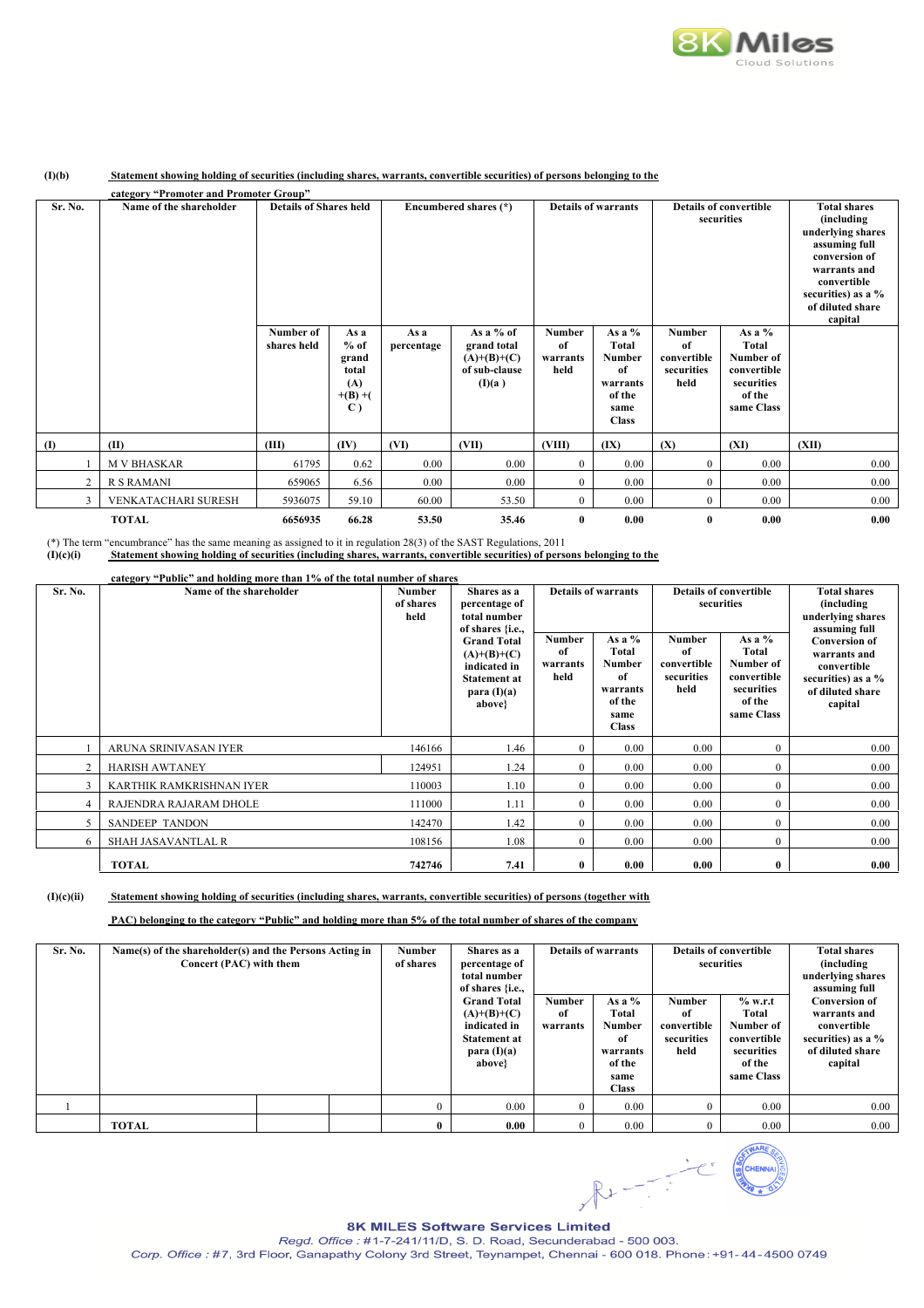

## **(I)(d) Statement showing details of locked-in shares**

| <b>Sr. No.</b> | Name of the shareholder | Number of<br>locked-in<br>shares | Locked-in shares as a percentage of total<br>number of shares {i.e., Grand Total<br>$(A)+(B)+(C)$ indicated in Statement at para<br>$(I)(a)$ above} | <b>Promoter / Promoter Group /</b><br>Public |
|----------------|-------------------------|----------------------------------|-----------------------------------------------------------------------------------------------------------------------------------------------------|----------------------------------------------|
|                | <b>M V BHASKAR</b>      | 37077                            | 0.37                                                                                                                                                | Promoter Group                               |
| $\circ$        | R S RAMANI              | 395439                           | 3.94                                                                                                                                                | Promoter Group                               |

 **TOTAL 432516 4.3**

## **(II)(a) Statement showing details of Depository Receipts (DRs)**

| Sr. No. | Type of outstanding DR (ADRs,<br>GDRs, SDRs, etc.) | Number of<br>outstanding<br>DRs. | Number of shares underlying outstanding<br>DRs | Shares underlying outstanding<br>DRs as a percentage of total<br>number of shares {i.e., Grand<br>Total $(A)+(B)+(C)$ indicated in<br>Statement at para $(I)(a)$ above? |
|---------|----------------------------------------------------|----------------------------------|------------------------------------------------|-------------------------------------------------------------------------------------------------------------------------------------------------------------------------|
|         |                                                    |                                  |                                                |                                                                                                                                                                         |
|         | <b>TOTAL</b>                                       |                                  | 0                                              | $\mathbf{0}$                                                                                                                                                            |

## **(II)(b) Statement showing holding of Depository Receipts (DRs), where underlying shares held**

 **by 'promoter/promoter group' are in excess of 1% of the total number of shares** 

| Sr. No. | Name of the DR Holder | Type of<br>outstanding<br>DR (ADRs,<br>GDRs, SDRs,<br>etc.) | Number of shares underlying outstanding<br><b>DRs</b> | Shares underlying outstanding<br>DRs as a percentage of total<br>number of shares {i.e., Grand<br>Total $(A)+(B)+(C)$ indicated in<br>Statement at para $(I)(a)$ above} |
|---------|-----------------------|-------------------------------------------------------------|-------------------------------------------------------|-------------------------------------------------------------------------------------------------------------------------------------------------------------------------|
|         |                       | 0                                                           | 0                                                     |                                                                                                                                                                         |
|         | <b>TOTAL</b>          |                                                             | 0                                                     | $\bf{0}$                                                                                                                                                                |

RIVERSING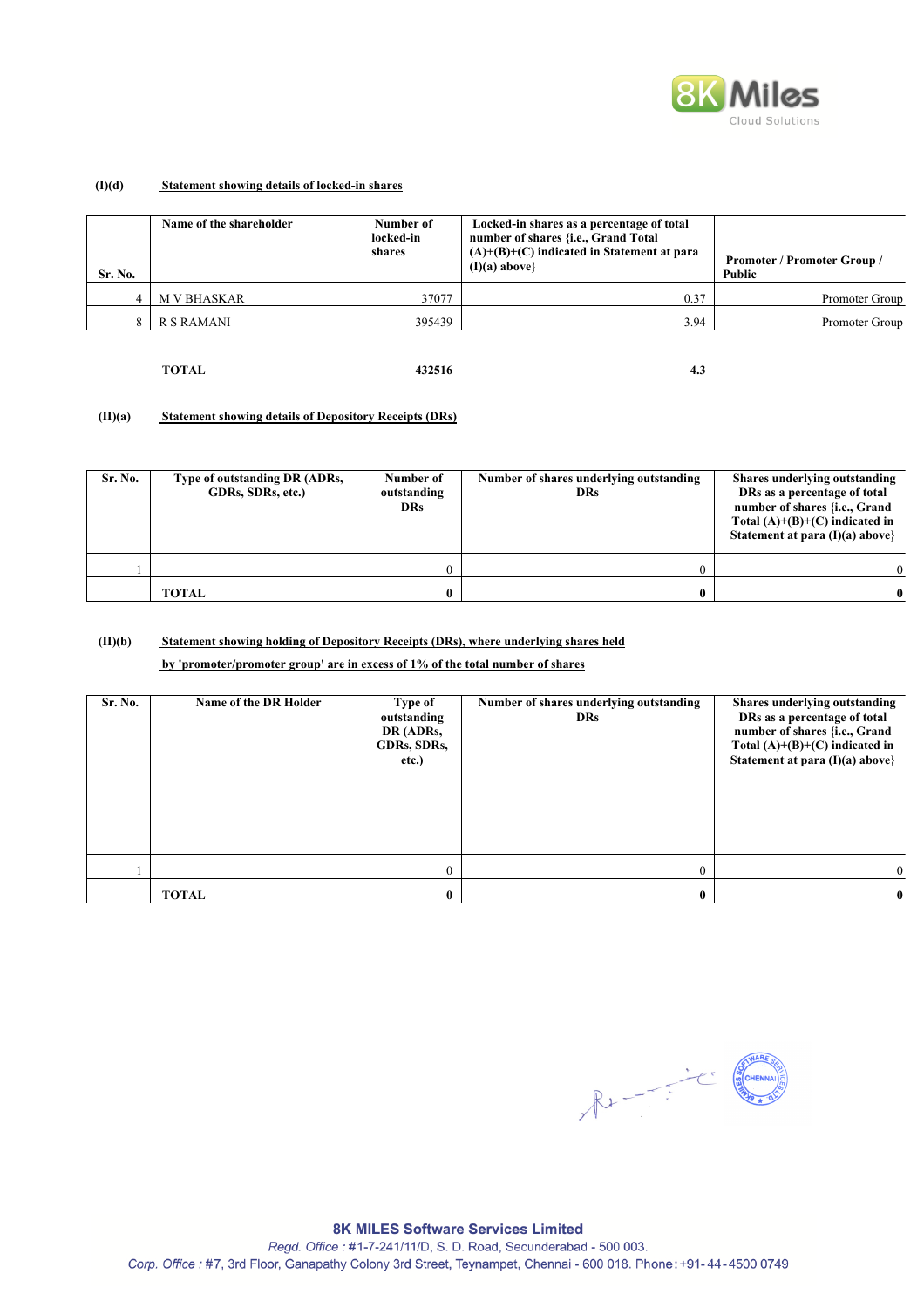

## **Quarterly Compliance Report on Corporate Governance under Clause 49 of the Listing Agreement**

**Name of the Company: 8K Miles Software Services Limited Quarter ended: 30th June 2013**

| <b>Particulars</b>                              | <b>Clause of the</b> | Compliance    | <b>Remarks</b>  |
|-------------------------------------------------|----------------------|---------------|-----------------|
|                                                 | Listing              | <b>Status</b> |                 |
|                                                 | Agreement            | (Yes/No/N.A)  |                 |
| I. Board of Directors                           | 49 I                 |               |                 |
| (A) Composition of Board                        | 49(IA)               | Yes           |                 |
| (B) Non-executive Directors' compensation and   | $49$ (IB)            | Yes           |                 |
| disclosures                                     | 49(IC)               | Yes           |                 |
| (C) Other provisions as to Board and Committee  | 49(ID)               | Yes           |                 |
| (D) Code of Conduct                             |                      |               |                 |
|                                                 |                      |               |                 |
| <b>II. Audit Commitee</b>                       | 49(II)               |               |                 |
| (A) Qualified and independent Audit Commitee    | 49(IIA)              | Yes           |                 |
| (B) Meeting of Audit Commitee                   | 49(IIB)              | Yes           |                 |
| (C) Powers of Audit Commitee                    | $49($ IIC $)$        | Yes           |                 |
| (D) Role of Audit Committee                     | 49(III)              | Yes           |                 |
| (E) Review of information by Audit Committee    | 49(IIE)              | Yes           |                 |
|                                                 |                      |               |                 |
| <b>III. Subsidiary Companies</b>                | 49(III)              | N.A.          | ---             |
| <b>IV.</b> Disclosures                          | 49IV                 |               |                 |
| (A)Basis of Related Party Transactions          | 49(IVA)              | Yes           |                 |
| (B) Disclosure of Accounting Treatment          | $49$ (IVB)           | Yes           |                 |
| (C) Board Disclosures                           | $49$ (IVC)           | Yes           |                 |
| (D) Proceeds from Public Issures, Right Issues, |                      |               |                 |
| Preferential Issues etc.                        | 49(IVD)              | N.A.          |                 |
| (E) Remuneration of Directors                   | $49$ (IVE)           | Yes           |                 |
| (F) Management                                  | 49(IVF)              | Yes           |                 |
| (G) Shareholders                                | 49(IVG)              | Yes           | ---             |
| V. CEO/CFO Certification                        | 49 V                 | Yes           | Part of the     |
|                                                 |                      |               | Annual Report   |
| <b>VI. Report on Corporate Governance</b>       | 49 VI                | Yes           | Will be         |
|                                                 |                      |               | Complied in the |
|                                                 |                      |               | next Annual     |
|                                                 |                      |               | Report          |
|                                                 |                      |               |                 |
| <b>VII. Compliance</b>                          | <b>49 VII</b>        | Yes           |                 |

 $R_{\text{L}} = \frac{1}{2} \frac{1}{\sqrt{2}}$ 

**Place:** Chennai **R.S. RAMANI**<br> **Date:** 08<sup>th</sup> July 2013 Whole Time Director Date:  $08<sup>th</sup>$  July 2013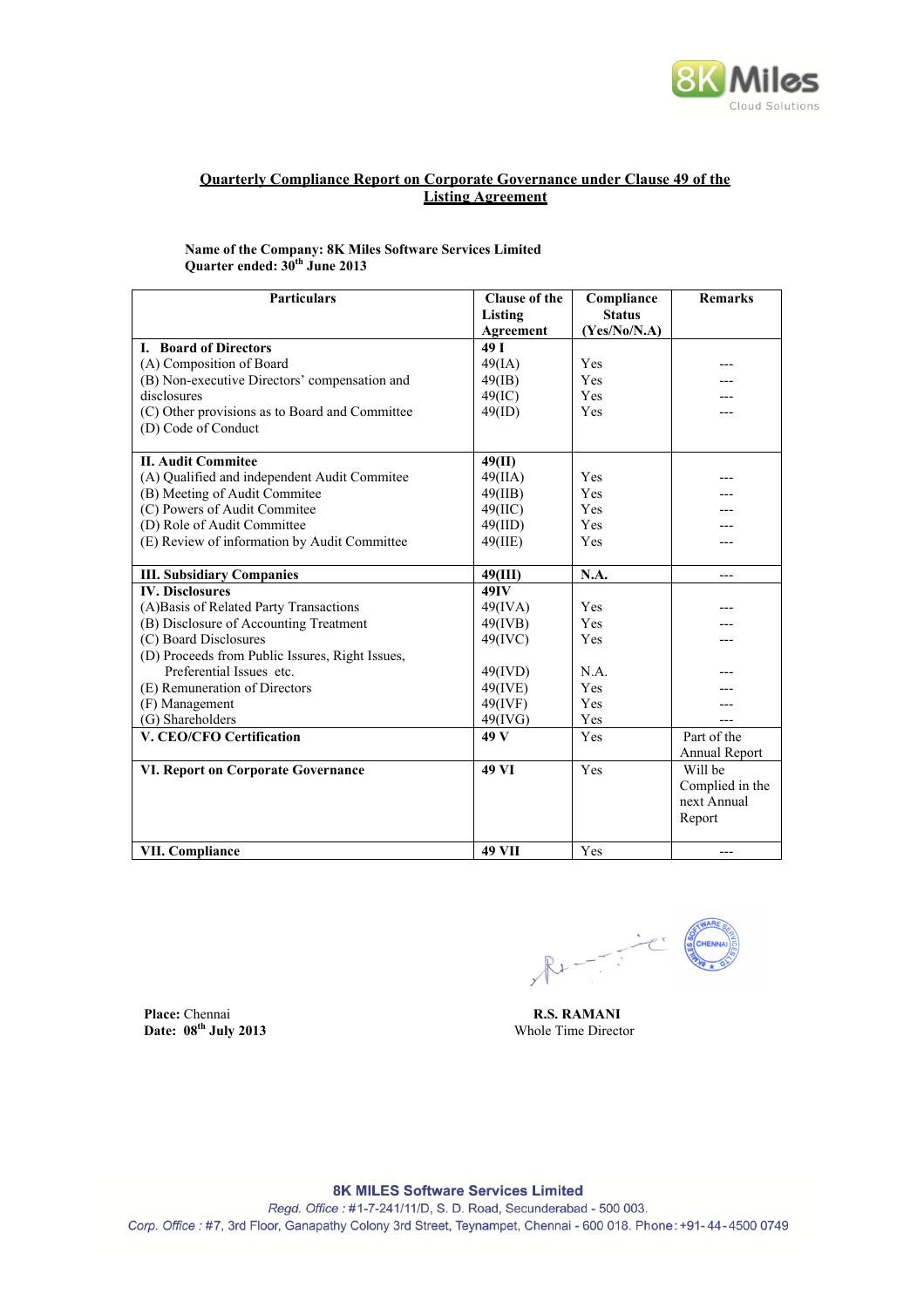## **M RATHNAKUMAR & Co COMPANY SECRETARIES**

Mobile: 92833 22094 Ph: 24362067

No: 4/1A, Balaji Apartments, Ist Cross St, Seethammal Colony, Alwarpet, CHENNAI-600018. E-mail: rathnakumar.fcs@gmail.com

# **RECONCILIATION OF SHARE CAPITAL AUDIT**

## 8K MILES SOFTWARE SERVICES LIMITED

# 1-7-241/11/D, RAMALAYA, 3<sup>80</sup> FLOOR, S.D.ROAD, SECUNDRABAD 500 003

|    | FOR QUARTER ENDED                 | 30 <sup>TH</sup> JUNE 2013                                                               |
|----|-----------------------------------|------------------------------------------------------------------------------------------|
|    | <b>ISIN NO</b>                    | <b>INE650K01013</b>                                                                      |
| З. | <b>FACE VALUE</b>                 | $Rs.10/-$                                                                                |
| 4  | <b>NAME OF THE COMPANY</b>        | 8K MILES SOFTWARE SERVICES LIMITED                                                       |
| ς  | <b>REGISTERED OFFICE ADDRESS:</b> | 1-7-241/11/D, RAMALAYA, 3 <sup>80</sup> FLOOR, S.D.ROAD.<br>SECUNDRABAD 500 003          |
| 6  | <b>CORRESPONDENCE ADDRESS:</b>    | NO.7, 3 <sup>RD</sup> STREET, GANAPATHY COLONY, 3RD<br>FLOOR, TEYNAMPET, CHENNAI 600 018 |
|    | TELEPHONE & FAX NO                | Telephone # 040-65595929& Fax # 040-27818967                                             |
|    | <b>Email Address</b>              | contactus@8kmilessoftwareservices.com                                                    |

# 9. NAME OF THE STOCK EXCHAGES WHERE THE COMPANY SECURITIES ARE LISTED: ONE

## (a) BOMBAY STOCK EXCHNAGE LIMITED

| .          | ASSESSMENT PROPERTY AND RELEASE.<br>With the former company and continues are a series of<br>$\cdots$                                                                                                                        | ______________<br>whyseless and announcement of the component<br>NUMBER OF SHARES<br><b>CONSUMING AND INTERNATIONAL PROPERTY</b> |
|------------|------------------------------------------------------------------------------------------------------------------------------------------------------------------------------------------------------------------------------|----------------------------------------------------------------------------------------------------------------------------------|
| 10         | .<br><b>Issued Capital</b><br>$\sim$<br>the contract of the construction of the contract of the contract of the contract of the contract of the contract of<br>-Terminal component and provided and<br>_____________________ | The contract of the component contract of<br>1,00,44,102                                                                         |
| -414<br>-- | Listed Capital<br>$\sim$<br>The World Walker of the American and the American Association and the Content of the Walker of The Walker of The Walker                                                                          | ________<br>1,00,44,102<br>.<br>www.communication.com                                                                            |

|           |                                     | Number of shares | % of Total Issued<br>Capital |
|-----------|-------------------------------------|------------------|------------------------------|
| 12        | Held in dematerialized form in CDSL | 7437290          | 74.05                        |
| 13        | Held in dematerialized form in NDSL | 2583619          | 25.72                        |
| 14        | Physical                            | 23193            | 0.23                         |
| <b>15</b> | TOTAL No. of shares (12+13+14)      | 10044102         | 100.00                       |

16. There is no difference between the Issued Capital, Listed Capital and Paid-up Capital

17. There is no change in share capital of the Company during the period under scrutiny



Resi: G-2, I Block Land Marvel Garden Pillayar Koil St, Rajajinagar, Thiruvanmiyur, CHENNAI-600041.

*<u>C: 24480677</u>* E-mail: rathnakumar.fcs@gmail.com, mrk.kkd@sify.com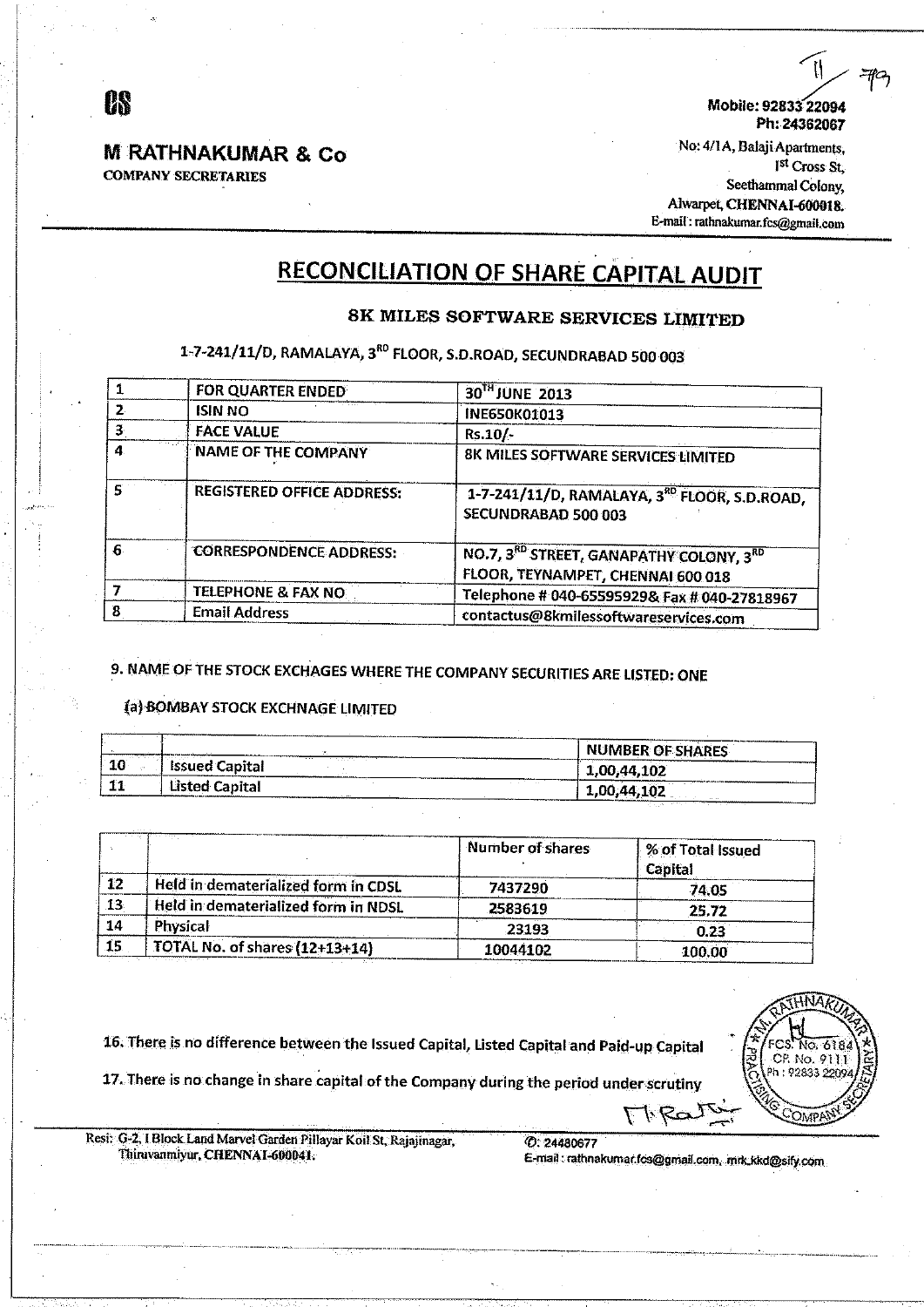18. Register of Members is updated : YES.

19. Reference of the previous quarter with regard to excess dematerialized shares, if any: NIL

20. As the Company resolved the matter mentioned in point no.19 above in current quarter ? If Not, reason why? DOES NOT ARISE.

21. Mention the total no. of requests, if any, confirmed after 21 days and total no of requests pending beyond 21 days with the reasons of delay:

| <b>Total No of Demat</b>          | <b>No.of Requests</b> | No. of shares | <b>Reasons for Delay</b> |
|-----------------------------------|-----------------------|---------------|--------------------------|
| <b>Requests</b>                   |                       |               |                          |
| <b>Confirmed after 21</b><br>davs | -NIL                  | <b>NIL</b>    | NOT APPLICABLE           |
| Pending for more than<br>21 days  | <b>NIL</b>            | NIL           | <b>NOT APPLICABLE</b>    |

22. Name, Telephone & Fax No. of the Compliance Office<sup>v</sup>of the Company:

| <b>Name</b>       | Mr. S.N.SATEESH KUMAR,                           |  |
|-------------------|--------------------------------------------------|--|
|                   | <b>Senior Manager Accounts &amp; Secretarial</b> |  |
| Telephone Number  | 044-45000749                                     |  |
| <b>Fax Number</b> | 044-43009049                                     |  |
|                   |                                                  |  |

23. Name, Telephone &Fax No. registration Number of Certifying Company Secretary:

| M. RATHNAKUMAR                                                                                                                   |  |
|----------------------------------------------------------------------------------------------------------------------------------|--|
| <b>Company Secretary in Practice</b><br>4/1A, BALAJI APARTMENTS, SEETHAMMAL<br>COLONY 1ST CROSS ST., ALWARPET, CHENNAI<br>600018 |  |
| $044 -$                                                                                                                          |  |
| $044 -$                                                                                                                          |  |
| FCS 6184 & CP 9111                                                                                                               |  |
|                                                                                                                                  |  |

## 24. Appointment of common agency for share registry work:

| Name     | ADROIT CORPORATE SERVICES PRIVATE LIMITED.                |  |
|----------|-----------------------------------------------------------|--|
|          |                                                           |  |
| ddress - | 19/20, Jaferbhoy Industrial Estate, 1st Floor<br>$\cdots$ |  |

Hilson DR: No.